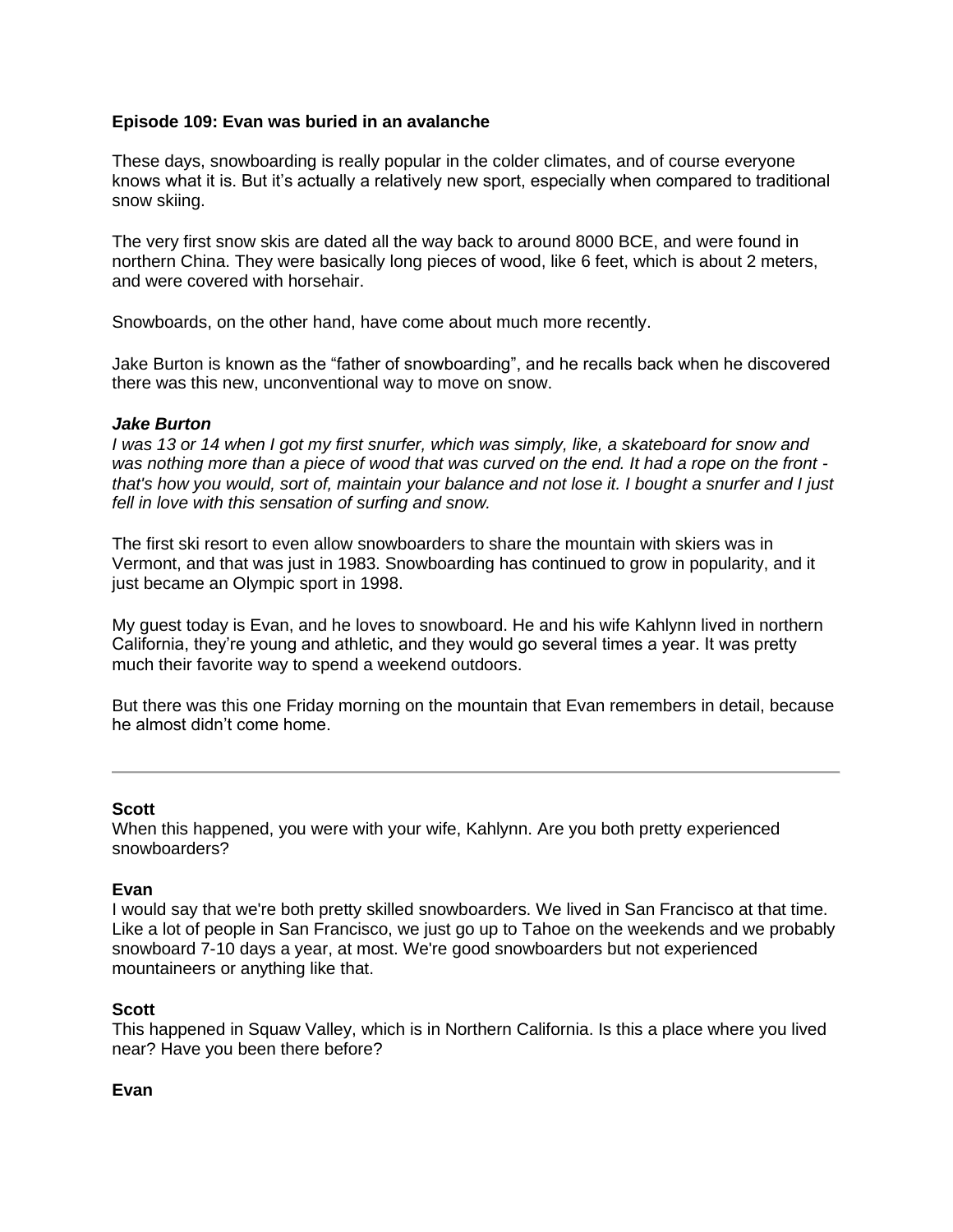Yeah, we've definitely been there before. We lived in San Francisco. Squaw is now called Palisades. It's one of the biggest mountains in the Tahoe Basin area. Tahoe is the nearest big ski destination for anyone in the Bay area. So, we had been in Squaw 8-9 times, so we're pretty familiar with it as well as other mountains in the Tahoe Basin area.

# **Scott**

Do you usually snowboard rather than ski? Is that just your preference?

# **Evan**

Yeah. I ski when I was little, so for the last 20 years or so. I've always been a snowboarder. The same is true of my wife Kahlynn. We're proficient and just doing our normal snowboarding thing that day.

# **Scott**

When you say 'normal snowboarding', was an avalanche always, kind of, in the back of your mind?

### **Evan**

No, I don't think it is. I mean, as most people that just go to resorts for a week or two a year, you're aware conceptually of what an avalanche is. At some hotel, you probably watched the weather channel when freak accidents happen. Maybe, you've seen it in the movies. So, you're aware of the concept of what it is, but I don't think it's something you would normally think about in the bounds of a resort. You would think about it when watching pro skiers in the backcountry doing crazy lines in Alaska but, under the chair airlift at your day-to-day resort, it's probably something that you wouldn't think about as just a kind of a weekend warrior.

### **Scott**

What kind of safety gear or equipment is normally recommended for what you were doing for snowboarding?

### **Evan**

Most of the time, resorts don't do a whole lot around education or safety for just the general population - the weekend-type folks that come to their resort. I mean, they do a ton of work normally around avalanche mitigation and blasting and bombing to make sure that that stuff never happens and in bounds. As such, they don't really put much effort into educating people about safety equipment when they're in bounds. Obviously, it can happen. There probably should be a better effort put into education but, in theory, to answer your question about what kind of safety equipment should people have when it snowed a lot - like, multiple feet - in the course of a small amount of time…

It's not unreasonable to have a beacon - which is essentially a device that just lets other people know where you are, almost like a radio. Then, a probe, which is a big long stick, essentially, so that if someone is under the snow, you can definitely poke them and find them. Then, a shovel for when you do find them, you can actually uncover them, get the snow off of them, and get them out of there.

# **Scott**

What activates the beacon? Is it going off all the time?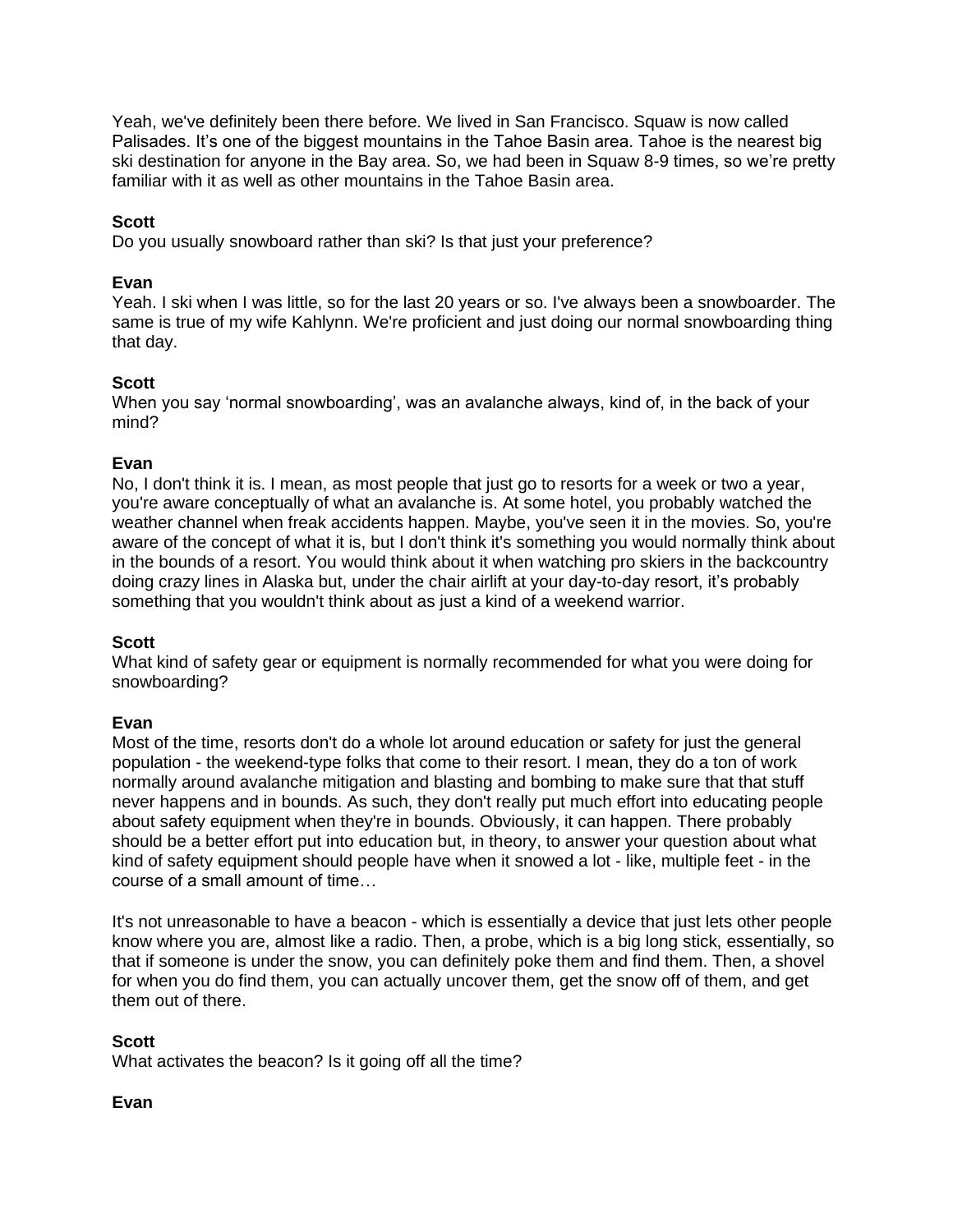The way beacons work is they're completely useless unless other people have them. It's a communication device and the way it works is you always ride with it turned on, so it's always transmitting. Then, if an avalanche does happen, the people that are above ground would turn their beacons from 'transmit' to 'search or receive'. The only person that didn't is the person that's underground and or under the snow. Then, if everyone has that person's signal, they can be guided to them, like radar, essentially.

### **Scott**

You mentioned the pole that people can stick into the snow. I'm always picturing that they might poke somebody in the eye with that.

### **Evan**

That would be fine. When the alternative is not living, you would take an eye-poke. I've thought about that as well. You're pretty happy if you strike any part of the person. The same thing is true with a shovel. You're always a little bit hesitant to, like, jam a shovel on someone's face but, again, the alternative is much worse. So, that is a totally acceptable cost.

### **Scott**

Especially when time is such a critical factor…

#### **Evan**

Yeah.

#### **Scott**

Wasn't there a separate avalanche the day before yours happened?

### **Evan**

Yeah, not at Squaw, but in the kind of broader region. Yeah, it had snowed 6 feet over 2 days that's a lot of snow. Someone had gotten lost the day before in a storm and perished. So, there were a few events that were tragic as a result of this big, huge storm. Our day was a Friday. It started snowing on Wednesday. The person passed in the storm on a Thursday. So, there was some other stuff going on around that time.

### **Scott**

So, this kind of thing was in the news at that time.

### **Evan**

Yeah. I mean, people love to ski and powder because it's fun, right? Anytime they get snow, all their Instagrams and social accounts are saying, "Hey, we have 2 -3 feet." That's when these incidents do happen. So, it's delicate. Snow is good for everyone. It's fun and it's good for the resort's business, but it has dangers associated with it as well.

### **Scott**

Take us through what happened that day. What time did you get started?

### **Evan**

Yeah. We got there at 8:30 AM. The mountain opens at 9 or something like that. However, on this particular day, there was what's called a delayed opening. Squaw was doing a bunch of avalanche mitigation control, meaning they're setting off bombs in areas that are likely to slide an avalanche so that it doesn't. So, they do that when the mountain's closed. They go and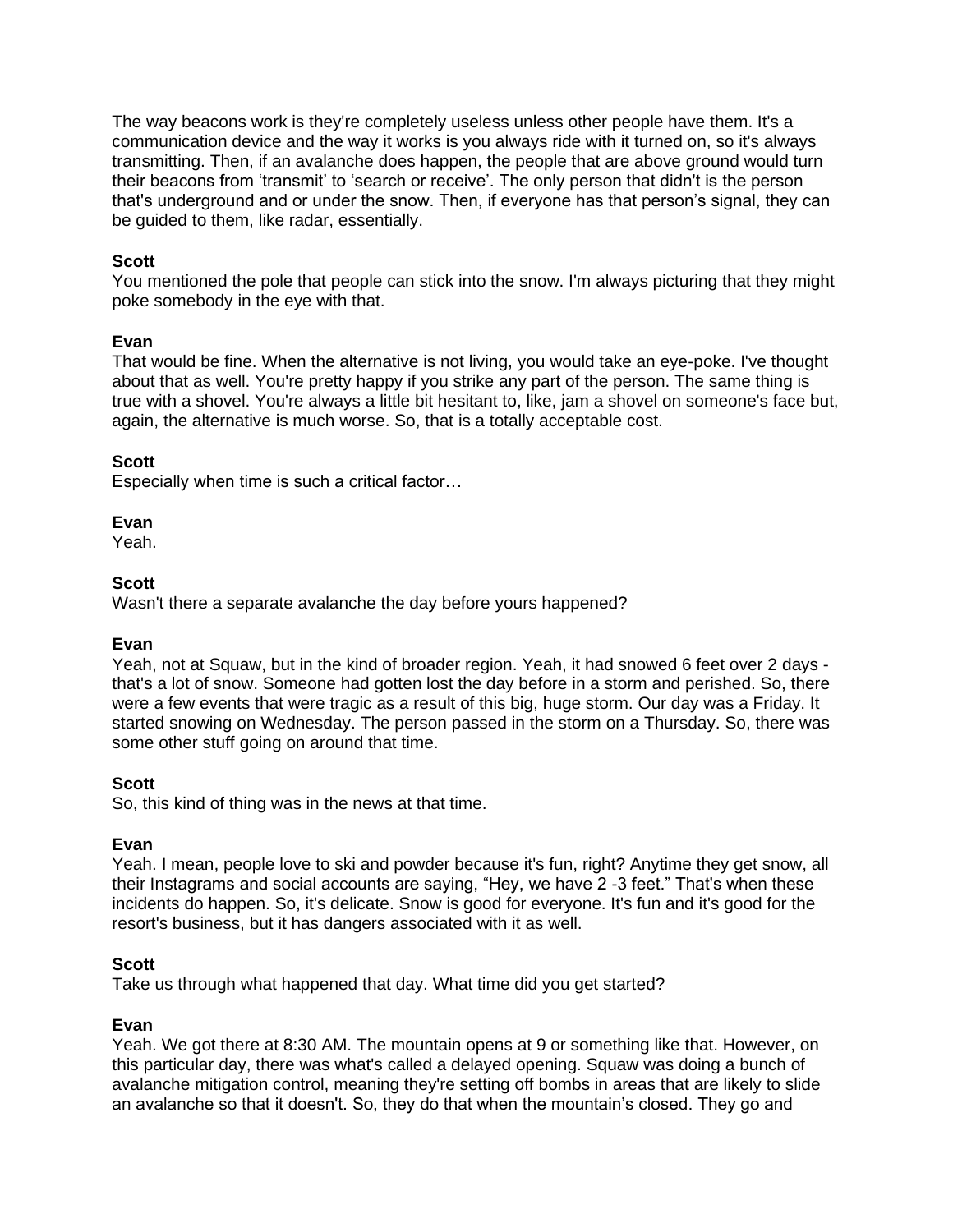bomb everything so that when they do open the mountain, everyone's safe and ready to go. They didn't open the mountain until 11.00-11.30 AM. They were probably bombing for three or four hours because, again, it's 3-4 feet that day. So, everyone knew - not everyone - that the avalanche risk was very high, which is why they did a pretty serious amount of mitigation in the morning. Then, 11.00 or 11.30 was when they decided that the mountain had been sufficiently cleared out and that it was safe for everyone to go up there. So, they started spinning the chairs at 11.30. At that point, everyone's been, kind of, sitting there super excited for 2 hours in a lodge ready to get out there/

# **Scott**

So, there were probably a lot of people waiting.

# **Evan**

Yeah, definitely. On days like that, especially when it's a delayed opening, there are a lot of anticipation and big lines because no one can go anywhere - they all kind of queue up at the bottom of the mountain and get ready to kind of take on the mountain. So, when they opened the lift, there was a huge line. It took us 30 minutes to get through that initial line onto the first chair. This was our first run. We waited half an hour in the lift line. It's an advanced lift - it serves only Black Diamonds - but it's also one of the most popular lifts. So, at the chair in front of us was a 9-year-old girl. Had that been her, it might have been a totally different outcome. The chair takes 5 minutes or so to get to the top. We kind of strapped on our boards. We could tell that it was deep - like, there was a ton of snow, which we were excited about. Again, coming from the city as a weekend warrior, it's rare that you get powder days, so you're pretty excited when you do. We strapped on our boards and started snowboarding. It was deep - like, at least, thigh-high and, at points, waist-high powder, which is pretty insane and fun.

# **Scott**

When you said 'waist-high', are you snowboarding on top of that, or are you, kind of, cutting a path through the snow?

# **Evan**

A little bit of both. When you're moving quickly, think about how boat goes on the water - you'll plane up on top of it. When you're not, you kind of sink down into it. So, when you say 'thighhigh' or 'waist-high' powder, that means there's that much loose and dry snow that you can spray around really easily. So, it's fun because it feels like surfing on pillows, if you will. It's a really kind of flying-like feeling. You can also get stuck in it, which we did. Obviously, there's a lot of material just to be moved around.

# **Scott**

I can imagine. If you happen to just stop, how do you get started again?

# **Evan**

If you're on a steeper slope, it's a lot easier to get started because you have gravity on your side. But if you get stopped on a more flat section in that kind of snow, it is a lot of effort to kind of even stand up, dig yourself out a little bit, and then get enough momentum to actually, kind of, power through some of that stuff. So, we did the first part of the steep slope. As you know, again, that part is really fun. Then, we kind of stopped to take a rest on a flatter part. At that point, once you make that stop on the flatter part, you can't get out of that situation really quickly. It takes a while to manually get some momentum back and get out of those flat spots. That was actually where the avalanche occurred - it was actually from above us. We were in the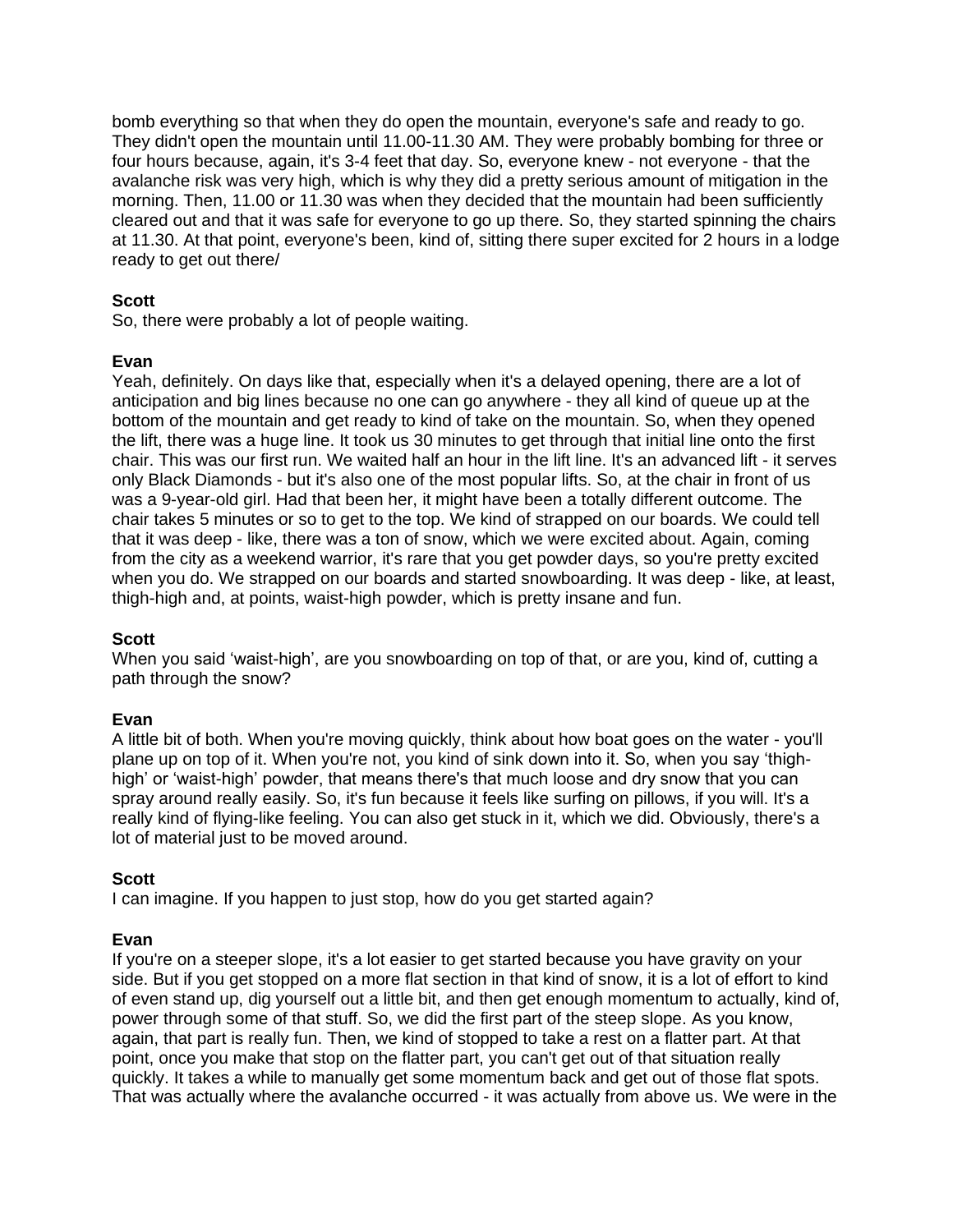flat spot and kind of stuck there. Someone triggered the avalanche from above us on the steep part and then it swept down into us in that flat part. It's extremely fast. We were just stuck and, kind of, playing around, like, "Wow, this is so much snow! This is crazy!" Then, I heard someone yell. I just, kind of, heard a crack, looked back, and saw a 10-foot wall of snow coming - that was only half a second from the time I heard that person yell. I barely had time to get my head around and see it before it hits me. That wall of snow moves really fast. It was less than a second from when I heard the yell to when it actually hit me.

# **Scott**

What was it like to be hit by a 10-foot wall of snow?

# **Evan**

It's wild. It probably feels like getting hit by an NFL linebacker, although there's not, like, a single point - the whole wall just overtakes you. There's a good amount of force. After the initial contact, it feels almost more analogous to, like, being held underwater by a wave, if anyone ever experienced that, where you're moving and it's moving. It's got a fluid dynamic to it. One of the challenges was after this thing hit me, it started taking my head, kind of, down. So, I was kind of swimming or paddling like a dog to try to stay upright and above the snow while it was trying to somersault you in all different directions. So, it's a wild experience. There's not a whole lot I can compare it to. It does feel more like water in a river or really big waves in the ocean. My snowboard was still attached, which is another kind of big object that the snow river would move around and, kind of, captures. You're trying to use your arms to stay above but you have this kind of sail that's catching a ton of snow underneath and pulling you downwards - that made it tough.

### **Scott**

Yeah, it seems like it would limit your mobility.

**Evan**

Yeah, definitely.

# **Scott**

Was Kahlynn next to you? How far away was she when you were hit?

### **Evan**

Yes. She was maybe 20 feet away from me, like, down the hill and off to the side a little bit, so I caught the majority of it. I mean, she got it too, but I got all 10 feet of it - it was way above my head. By the time it was done, I was fully buried, like, 6 feet under completely in random snow. Kahlynn came to a rest. Basically, it was snow up to her chest, so her head was above the snow in the air, which was good. So, she was pretty close, but definitely caught a slightly different piece of the avalanche.

# **Scott**

I wanted to hear from Kahlynn what it felt like to get hit by all that snow.

# **Kahlynn**

I didn't hear anything. I didn't see anything. I was very much in my own world having a good time. I felt snow hit my back first, pretty high on my shoulders. I thought Evan was being playful and sprang up some snow, but then the snow underneath my snowboard went out and I knew immediately that this was some sort of a slide that I was in. Being swept up in an avalanche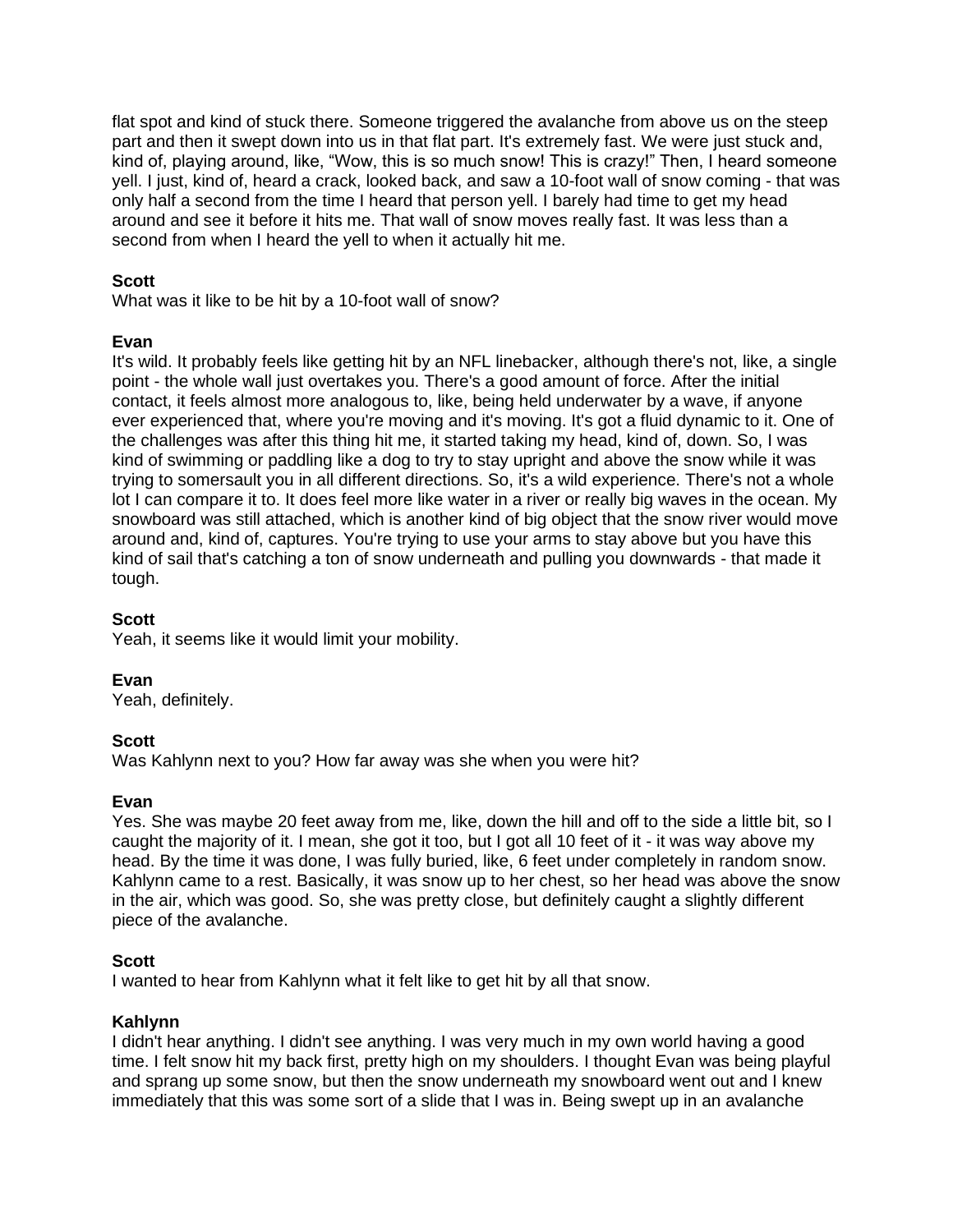feels exactly the way you can imagine. It's heavy. It's forceful. It's loud. Everything went completely white. It's disorienting - you don't know what is up and down. You're really encased in it and praying the whole time, "Let me land on top of this." You won't know until it stops. I came to a stop where the avalanche met a cat track and ripped off my goggles because they had been filled up with snow. I had my two arms and chest down. I was buried. I knew I was alive, but I don't know where's my husband. I saw a guy actually on the cat track upright on his skis - because it hadn't quite reached him - looking at me. I looked back at him and said, "Are you effing kidding me?! " I was in such disbelief at what had just happened. I was looking almost for this stranger to tell me that it did just happen and it wasn't a dream - I asked him twice. Then, I just started digging myself out. One of the miracles in all of this was that it was the first run of the day and we weren't even supposed to stop. We were actually driving through Tahoe to get to Colorado from San Francisco. It had been dumping and we said, "Should we? Let's do it." So, I never tightened my boots, so I realized that I could shimmy my feet and my calves out of my boots. So, as I was digging out, I left my boots attached to my snowboard under the snow and, kind of, crawled my way out. So, there I was with no helmet and no goggles on. My gloves had gone missing. I was standing in my socks and just frantically screaming for Evan.

# **Scott**

Back to Evan…

# **Evan**

That much snow on that kind of slope - when I think about where it started, it was a good 100 yards up the hill - got to me in less than a second. So, that thing is moving 100 yards a second it's going quickly. Again, it did kind of go from the steeper part where it has a ton of force and momentum, and then it dissipates in the flatter part. It has a lot of power to carry through that flatter spot, so it took me after a good 80 yards. I was just getting wiped, whitewashed, somersaulted, and washing machined all over the place. I was trying to hopefully stay upright, which ended up not happening. Yeah, it's probably about 80 to 100 yards of travel over the course of, maybe, 6 seconds or so.

# **Scott**

So, when the forward motion stopped, what did you feel then? Was it relief because it finally stopped or was it panic because "Okay, what now?"

# **Evan**

Yeah, that was the scariest part - it is more panic. While you're in the washing machine, you have a fighting chance - you're actively trying to help your situation. When I came to a rest, I tried to move my limbs. I could physically move them. I wasn't injured, but I was just encased in this cement-like snow - there's just nowhere for my limbs to go. I was trying to move but I realized that I couldn't move. That was an incredibly scary and foreign feeling, first of all. You don't have a whole lot of options or things that you can do. So, that's what kind of puts you into this pretty intense mental situation where, first, you're trying to reconcile and figure out like, "What is this thing?" because, again, coming from the city as a weekend warrior, you're not that familiar and experienced with avalanches. So, it took a little bit of recall just to be like, "Oh, is this is an avalanche like one of those things that you hear about on TV and in movies? Damn, it is. Oh, this is bad. Is this how it ends? This is not good. I'm in trouble. I can't do anything." So, it is a panic situation, for sure.

# **Scott**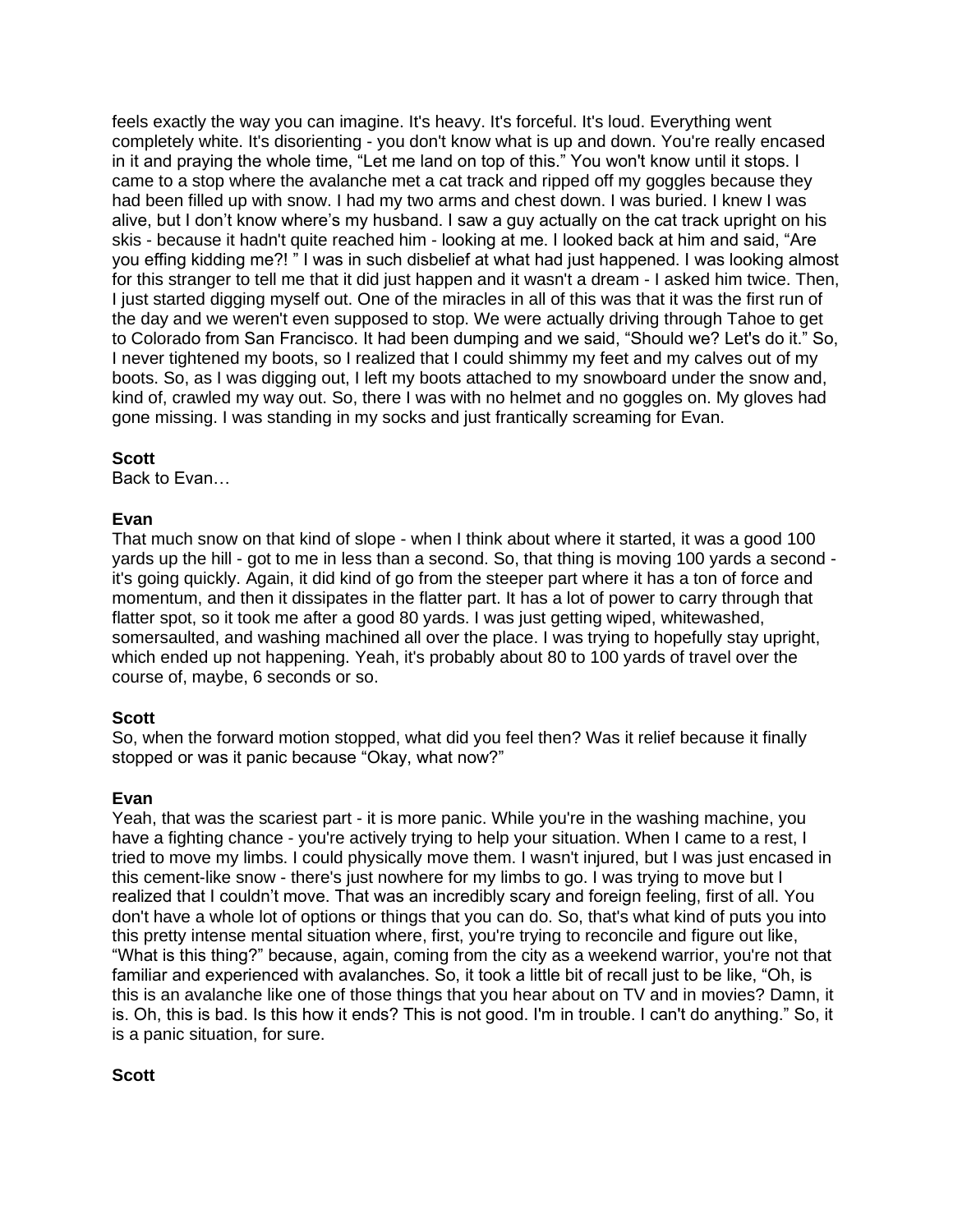Definitely. If you were 6 feet below the surface, the snow has a lot of weight. I mean, people might be hearing this and picturing that fresh powder - the dry powder - is not wet snow, which would have made things even worse, probably.

### **Evan**

Oh, it is kind of wet, particularly in Tahoe, California, when it gets this much snow - it does carry a lot of water because it comes in from the ocean. Then, it's not super, super cold. Relative to some other areas like Wyoming, it's heavier and it does carry a lot of water, especially once it moves and kind of consolidates. It's compacting and, kind of, settling. So, by the time it's on top, it's pretty dense. People have described it as cement, often, where it's heavy. There's not much you can do to move it.

### **Scott**

You realize that you're stuck and can't do anything... What's going through your head, then? How long were you consciously aware of that?

### **Evan**

Yeah. I was totally conscious when I came to a rest. I kind of went from, maybe, a few seconds of trying to figure out, like, "What can I do to get out of this?" Maybe, after 10-15 seconds, that's when you realize, "Oh, crap, I'm buried in an avalanche. There's not much I can do." It's a weird and foreign feeling of despair, and it's really scary. I thought about, like, "Shit. Is this how it ends?" I thought about my wife and I eventually just, kind of, resigned, I was like, "Well, let's see what happens. Hopefully, people up top are around."

### **Scott**

But as far as you knew, they could have been buried too, right?

# **Evan**

Yeah, you have no idea what's going on. You're intensely removed from the scenario. The snow is so dampening. It's like being in a soundproof room. You can't hear anything. It's completely dark. You can't move. There's a sensory deprivation, where you're essentially in a different world. So, you would feel incredibly disconnected from what's going on outside, which is just an interesting place to be. Eventually, I just tried to kind of push out some of those more panic thoughts in place of just some calm. At that time, we're 15-20 seconds into it. The reality is that your body starts to lose oxygen at that point and that transition is subtle. Maybe, after 30-40 seconds, I kind of subtly lost consciousness or blacked out or went to sleep or whatever you want to call it. It is a transition from intense panic and scariness to trying to, like, just calm down, slow down my breathing, and conserve oxygen. It's rare to be in that "Is this the end?" type of process and not something I would wish on anyone, obviously.

# **Scott**

It's such a contrast. You're 6 feet under the snow - total darkness, can't hear anything, can't move - but yet, there was a lot of activity above the snow as people were looking for you. One of the people who desperately wanted to know where Evan was was his wife, Kahlynn.

### **Kahlynn**

At that point, I was standing in my socks in the avalanche debris. My goggles have been full of snow so I ripped those off along with my helmet. My gloves had come off along the way. I was frantically searching for Evan. I was looking back up at the avalanche debris field - it was huge and there were no people. I know very quickly that he's under there somewhere. So, I tried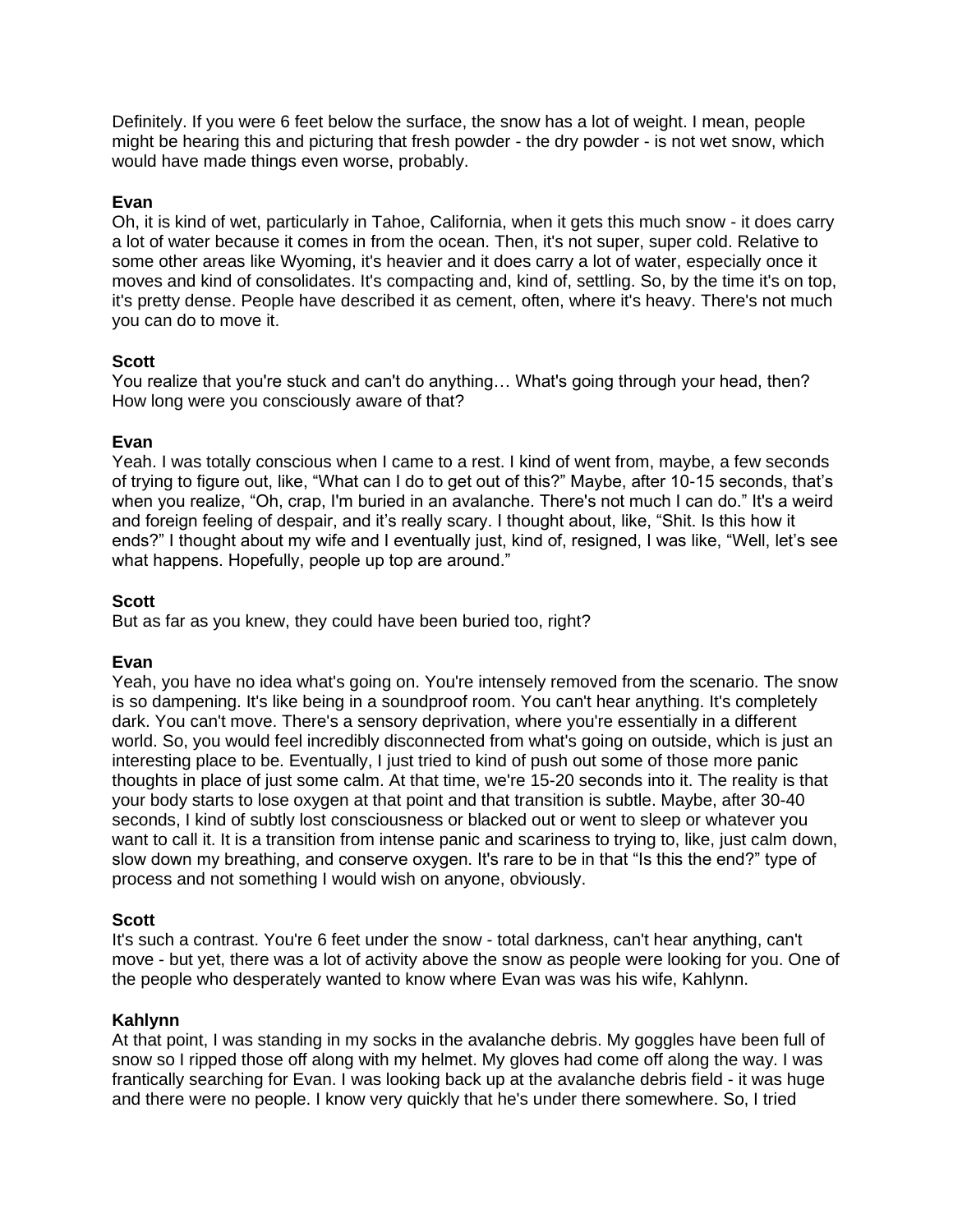running up the hill to go find or search for Evan. I was yelling his name. Because I was in my socks and this was a big debris field, I was just post-holing through - I couldn't make any progress. I got more and more frantic. I was screaming louder and louder for my husband, "EVAN, PLEASE! WHERE IS HE?!?!" Then, a woman in a green coat came and swallowed me up. She bear-hugged me and sat me down. At that point, a few minutes had passed. It seemed like I was this lone person who still hadn't found their loved one. So, she grabbed me, sat me down, looked me in the eyes, and said, "Does he have a beacon?" I said, "No." At that point, they yelled that they had found someone. So, I knew that if that was him, hopefully, he was okay. If that wasn't him, he wasn't going to be okay. So, this woman sat with me and helped pass the time and asked me some questions. We sat there for a few minutes and waited until they yelled down that they had found someone "He had tan snow pants and a gray jacket!" So, I knew that that was Evan. I remember yelling up, "IS HE ALIVE?"

### **Evan**

The whole thing took, probably, a total of 6 minutes. I was probably without oxygen for 4 minutes and 30 seconds or something like that. Then, Kahlynn was somehow able to hoist herself out of her boots and our board, which is an incredible feat of strength. So, she got above the snow. She was in her socks trying to just make noise and draw some attention to the area. Obviously, as you said, it's a total contrast between being under the water - quiet, nothing going on, super dark - and total chaos above where people were screaming, looking for people, and trying to figure out what's going on. People started coming to the area. Luckily, I had just a tiny tip of my snowboard sticking out which someone saw. Again, I was not wearing any safety equipment like beacons, probes, or shovels. Beacons only work if two people have them, so there's nothing to find me with other than a visual cue. If there wasn't that, it would have been just random striking and digging around in the snow. Someone did see just the tiny tip of my snowboard which brought them over to my area. I think it also helped that it was a Friday because you probably had a slightly more skilled and experienced crowd than, like, the weekday. So, there were several people that did have shovels, beacons, and probes. The shovels were the most helpful, obviously, for uncovering me quickly. It probably took them 4.5 minutes to go from finding me to uncovering my face.

# **Scott**

Of course, they don't know how deep you are either. They see your snowboard or the tip of it. Honestly, that sticking out of the snow was literally what made you survive this.

### **Evan**

Yeah, definitely that. Yes, absolutely. If my snowboard had not been sticking out - I didn't have a beacon - it probably would be very unlikely that I would live because again. They would just randomly be striking in a huge area.

# **Scott**

We should have a beacon manufacturer sponsor this episode. (Laughter) Who was it that spotted your snowboard?

# **Evan**

Yeah. A woman spotted it. Then, she was able to get 2-3 other people over there to start helping her dig. Some people had shovels, some didn't. They were actively scratching away and trying to uncover me. 4.5 minutes is a reasonably long time. Someone could have passed out by then and would need to be resuscitated. Luckily, I did not need to be resuscitated - I just,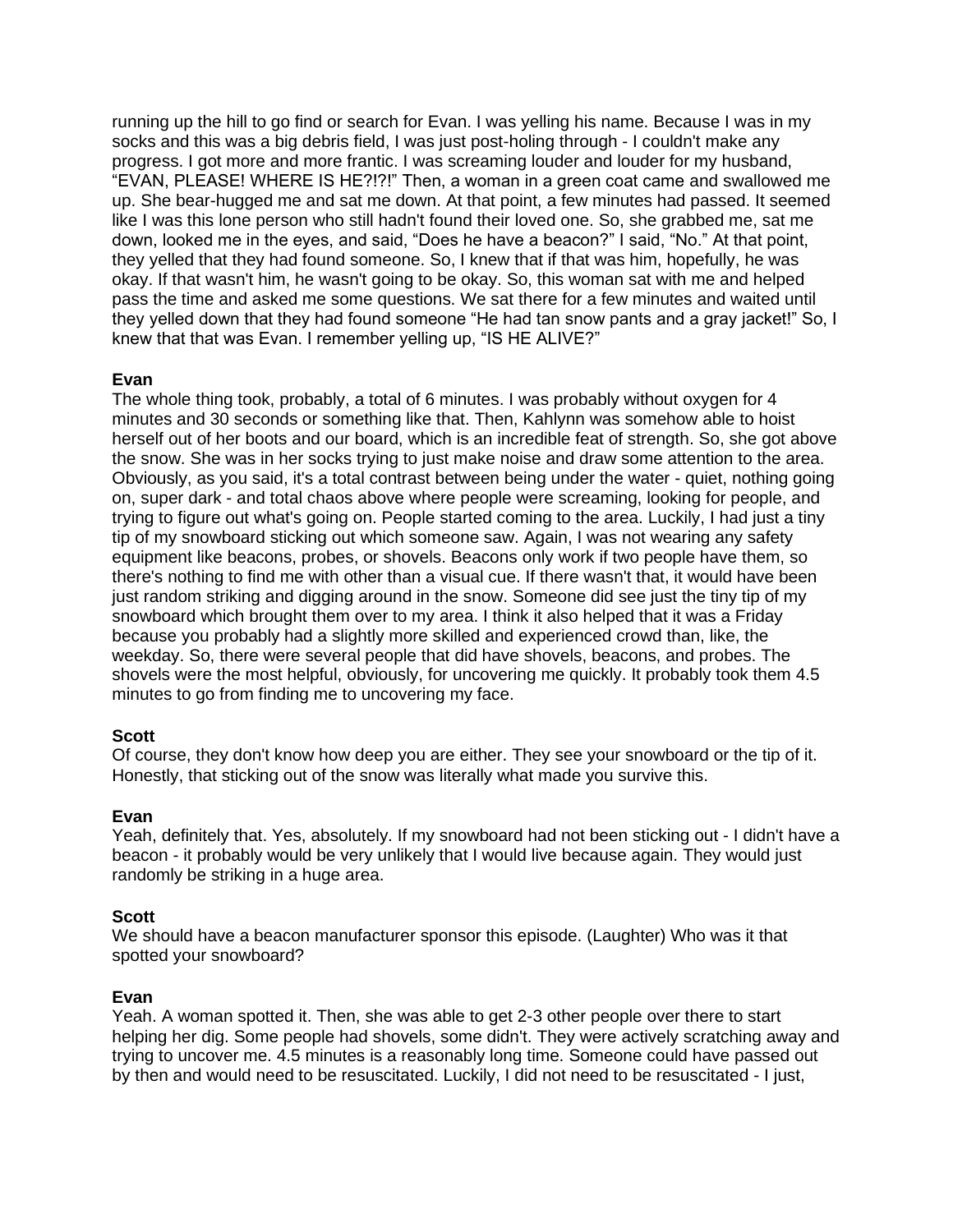kind of, woke up on my own which was an interesting experience that I'll tell you about too. I came back on my own which was nice.

### **Scott**

Yeah. We've got the video of that. Someone took a video when they finally uncovered your face. Of course, you were kind of unconscious for a while. That's the other thing I'm thinking of - 4-5 minutes without oxygen. I mean, you were getting to the point where there could be damage to your brain due to lack of oxygen.

#### **Evan**

Yes, it was certainly on the borderline - you don't want to go much further than that.

#### **Scott**

We'll have that video on the website and the show notes for this episode so that people can see that. When you actually got dug out, what was the first thing you thought of when you saw daylight?

#### **Evan**

If you ever come back from Novocaine or whatever they use at the dentist, it felt a lot like the opposite of going into the light. It's like going back through the tunnel back towards the light. I almost felt kind of a euphoric drug-like experience because of the lack of oxygen. So. I had almost like an ethereal, almost heavenly feel at first where you're really lightheaded and, like, loopy. My lips were blue - I could feel that there was no sensation in them. It felt like euphoric at first. Then, eventually, consciousness kind of crept back, and your rational brain started to take over a little bit and, like, try to assess what the heck just happened and where we've been for the last little bit. My first thought was, like, "Where's my wife?" because I had no idea at that point. I knew I had just been in something terrible, so I assumed that was the case for her.

#### **Scott**

When the woman that dug you out finally got to your face and you were somewhat conscious, she said that your first words were "Where's my wife?"

### **Evan**

Yeah, that was scary and a horrible feeling. I didn't know. Obviously, you want to know. It took 10 seconds or so for someone to say, like, "Is your wife wearing a jacket or something like that? She's looking for you." Then, I heard her voice from down the hill. Luckily, I didn't have to spend that long wondering, but it was scary. It was a very different experience than my wife had where she had to spend 5-6 minutes wondering what was going to happen, which I don't envy and must have been pretty awful. It was intense, for sure.

#### **Scott**

She was probably just looking around for you and then she saw the commotion up above where they were digging you out. Is that how she realized that you were discovered?

#### **Evan**

Yeah. I mean, she was 20 feet away from me when the avalanche hit. Then, she was now 80- 100 feet down the mountain from where I came to rest afterward, so she wasn't in a great spot to search. She's also in her socks in really deep snow, so she couldn't move for all intents and purposes. There was a lady named Heather that came down to try to comfort her, keep her calm, and keep her in place until they figured out what was going on with me. They knew,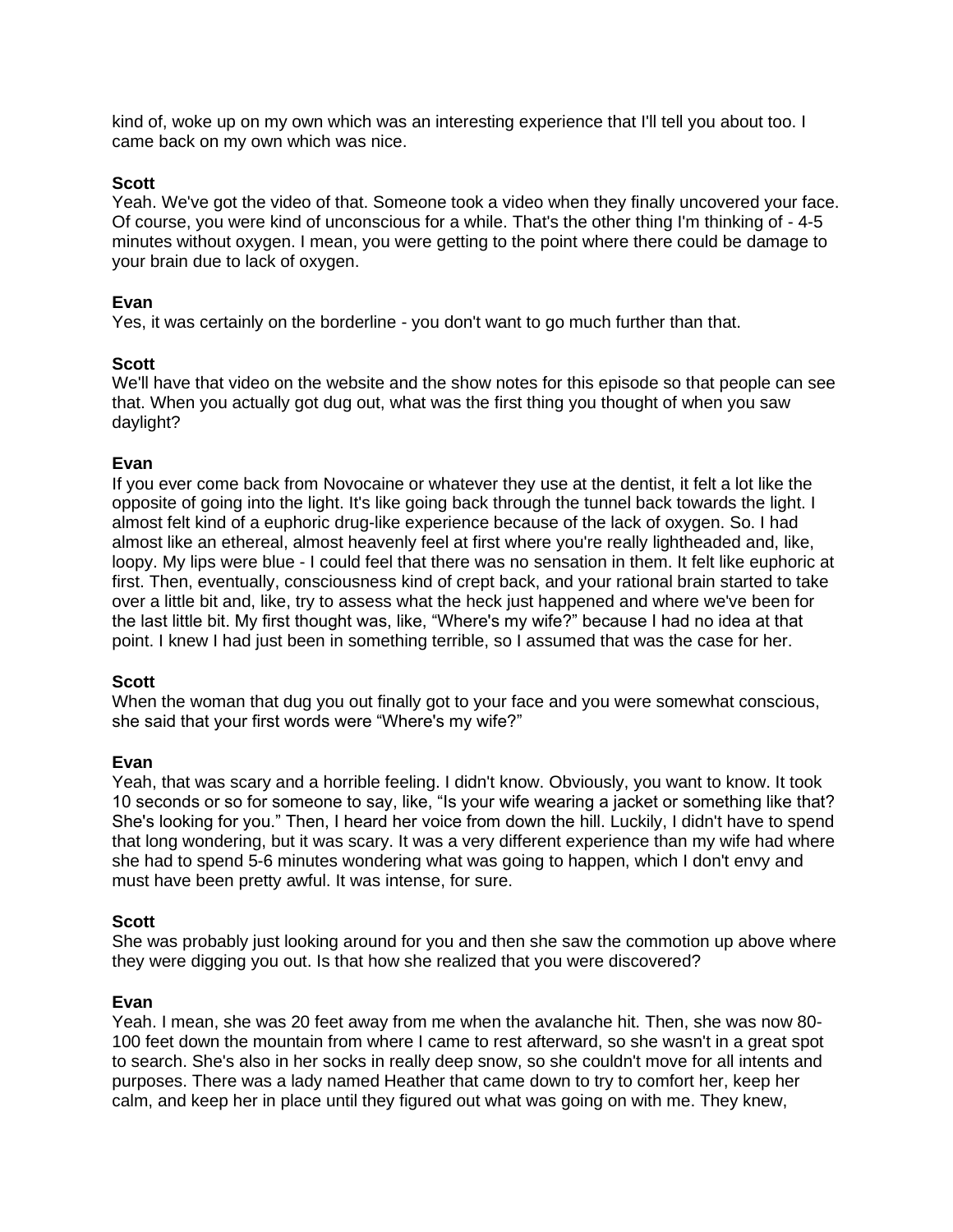obviously, that they were digging out a body at that point. They didn't know whether that body was alive, so they wanted to kind of keep her there until they confirm that it was actually me and alive and all that.

### **Scott**

How long before it really sunk in that you could have died that day?

### **Evan**

That's a tough question. I mean, it immediately sunk in as soon as 5-6 seconds after I came to rest. When I was encased in snow, that was the first time I thought about, like, "Crap, is this it? This is how I could go is - in an avalanche - which is random because I don't ski that much." So, it sunk in immediately afterward. Of course, you were in a state of shock at that point. So, you're not necessarily processing everything. You're just trying to still, kind of, get out of the situation. We still felt like we were kind of on the mountain and we need to still get out of here. It's a process that last days, weeks, months, years. There were definitely conflicting and weird emotions where we were like, "Oh, my god. We're alive! Let's get a steak, some champagne, and stuff." Then, you were, like, "Wait a second, we actually almost died. It's crazy!" There's no playbook on how to react appropriately to that stuff. I think you'd expect, like, some sort of lifechanging kind of viewpoint dawned upon you, but it's a subtle thing that evolves over time, and you learn to kind of grapple with it in different ways. In a lot of ways, it's positive - like, you're incredibly thankful and grateful for what you have. There's a little bit of a new lease on life element to it. But at the same time, there's also the trauma that you have to deal with that manifests itself in other ways. For example, I've developed, like, some claustrophobia, particularly on planes for some reason that I did not have before this incident. Interestingly, it hasn't shown up in snowboarding too much, so I can still do that, but it has shown up in other areas.

### **Scott**

What did you do right after? I mean, you didn't take the chair and go take another run, I assume?

### **Evan**

No, we snowboarded down ourselves, which was kind of weird. Again, there was kind of a chaotic moment. Ski patrols were looking for other people and stuff like that. They're like, "Are you guys good?" We're like, "I guess…" So, we snowboarded down to this bar called the Rocker. Kahlynn, again, has been in her socks for half an hour, so she got, like, frostbite on her feet. We asked for a glass of warm water. It's trippy too because, at that point, they closed the mountain after this happened. So, everyone was at the Rocker drinking and having fun. No one knew who we are. They don't know that we just survived the avalanche. Everyone was drinking and having a good time. We asked for glasses of, like, warm water. The waiter forgets about it and we were just, like, "We just gotta get out of here." So, we left, went and picked up our puppy from the puppy school there, and just went to our hotel just to enjoy being alive. I mean, again, there was part of that, for sure, but there was also just a lot of shock and other feelings. It wasn't as hard to make sense of how it felt. It'd be easy to say, like, "Oh, yeah. We had a new lease on life and everything was great." There's some of that, but there's an intense range of conflicting emotions that you don't normally have to figure out how to deal with.

# **Scott**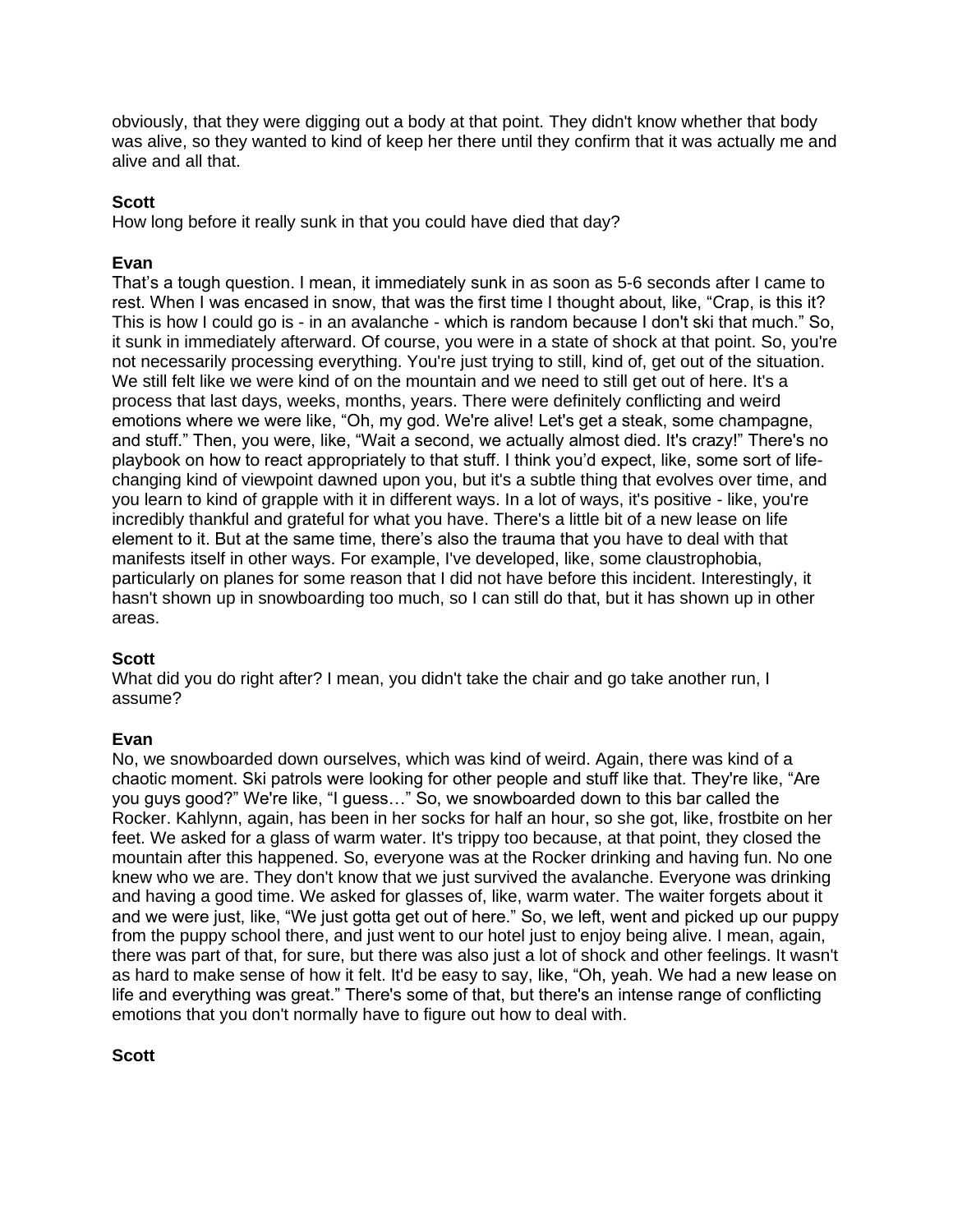Yeah. It's hard to predict what the effects are going to be, mentally, in the long run. In that avalanche, 5 people were buried and rescued and only one had serious injuries - you weren't injured at all.

# **Evan**

No, I was not. One guy broke his leg. Other than being deprived of oxygen, I believe I was the only one who was fully buried physically. I don't think I'm dumber today, but I could be even worse than that. Yeah, no physical injuries, which is kind of crazy and impressive because, usually, an avalanche of that magnitude - an 8-foot crown, as they call it, which is the size of the release - has a lot of power and can cause injuries, but I was very lucky.

# **Scott**

How long before you went snowboarding again?

# **Evan**

I think, 3 or 4 days, actually. That was the first day of, like, a 16-day, kind of, trip to the West. We were starting in Tahoe and going out to Aspen and Colorado - Jackson Hole, Wyoming was our last stop, which is where we live now. Three days later, we did a very sunny, like, shell day in Aspen and Colorado, just doing groomers, which felt fine and totally safe. Yeah, we were back on the hill pretty quickly.

# **Scott**

Kahlynn's takeaway from this experience - have fun, but be safe.

# **Kahlynn**

Ski patrol at every mountain works incredibly hard in tough situations with a lot of bravery, most days, to clear the snow, bomb it, and make sure that it's safe for skiers to recreationally get out there without a lot of worries. The reality is that it's still a mountain and it's still Mother Nature. Ultimately, you are at Her mercy - we learned that the hard way. We got another chance. So, our hope is that people can learn from our story and realize that it can be you, a weekend skier, out there having fun. Trust ski patrol. By all means, they're doing a great job. Take an educational class. Take an avalanche class. Do some reading. Educate yourself. Stop every few minutes and check on your friends. Make sure no one fell into a tree or there wasn't a slide. Look around. Just be more aware. Consider buying a beacon and a probe and learning how to use those devices. Hopefully, this doesn't happen to us again, but if we're ever in this situation where we can be one of those first responders, we will have our shovel ready, we will have our probes and beacon ready to help save someone else's life. It's really hard to talk about those 5- 6 minutes without knowing if I would see Evan again. We were newlyweds. This was the first ski day of a 3-week ski trip for us. We were on cloud nine and it just turned on us so quickly. I'm so thankful to the woman who was able to get the frantically screaming wife to just sit down and calm down so that the first responders could do their work. I'm so thankful to the bystanders, the other skiers, such as Joe Breault, who were able to find Evan and who were brave enough to ski across this avalanche debris to ultimately save his life. Since the avalanche, we haven't shied away from the snow at all. We actually moved to Jackson Hole, Wyoming. Now, we do backcountry skiing. We ski at the resort 25-plus days a year. We have a 1.5-year-old but we can't wait to get on a snowboard next year. This is very much a part of our life. We're appreciative and grateful and indebted to the ski community and to everyone. We got a second chance. We hope to continue to ski and help educate people on in-bound avalanches.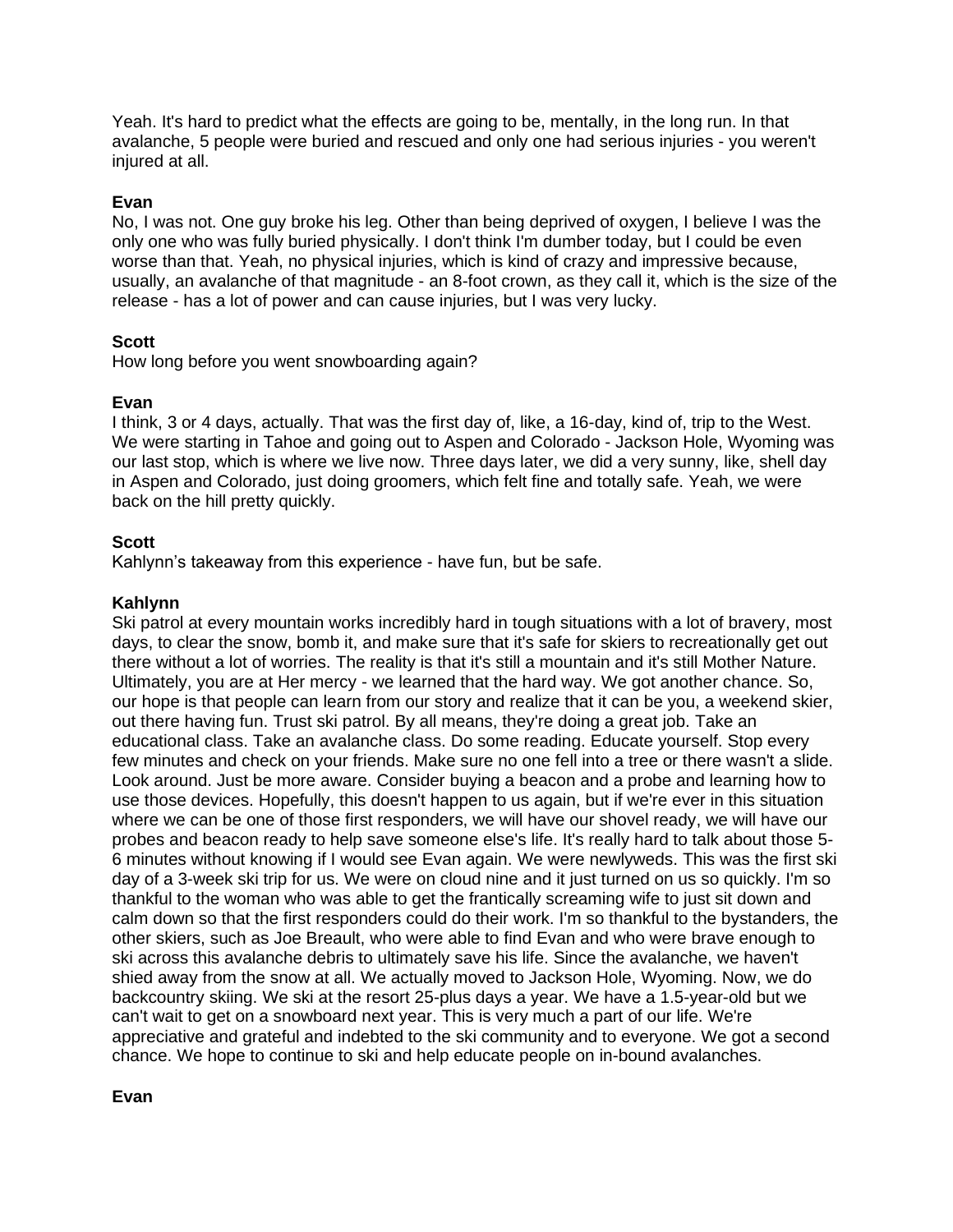Now, we're very much aware that, when it does snow a lot even in-bounds in a resort, you need to be thinking about that. You have to be aware of where you are and be prepared that that's a real risk that you're undertaking when going out into that sort of environment. We ended up taking what's called an Avy 1 or avalanche course in Jackson here where we ended up moving, which was cool. We got to learn all about snow science - how these avalanches happen, what are the risk factors, and how to identify that. Equipment is one part of it. We did buy beacons, probes, and shovels. Then, we also bought these kinds of avalanche airbag vests that you can pull - it inflates a big balloon when you get pulled in an avalanche. Probably, more important is the education of being able to understand, like, where do avalanches happen so that you can stay out of those risky areas or stay out from underneath them as well. That was a really good experience for us. It just helped us feel like we have a lot more control over the risks that we're taking. Again, back when this happened in Squaw, we didn't know any better. We were just weekend warriors from the city. When you're in bounds, you don't think about this stuff. So, we had no idea of the risks that we were taking, which were actually fairly significant. Now, we have a much better understanding of that and we make those calculations accordingly.

### **Scott**

I can imagine when you were taking the avalanche safety course, you must have been like the celebrity in that class. "Oh, you're the guy that was buried!"

### **Evan**

Yeah, it was some helpful first-party knowledge. We did use that example of the avalanche lock in class just to have someone talk about it - we got to analyze that day. It was interesting.

### **Scott**

For sure. Have you met up with any of the people that helped rescue you that day?

### **Evan**

We did. Yeah. A couple - Marjan and Joe Breault - was one of the ones that came down to help start digging me out, so we connected with them. We spoke on the phone, maybe, a couple of weeks after it happened. Then, we actually got to meet Joe, Marjan, and their whole family out in Jackson Hole, maybe, 2 years after it happened - which was fun - particularly just to thank them. I mean, I wouldn't be here today if it wasn't for them and a few others like them that were involved in that rescue. It's interesting to hear their experience, but great to just show gratitude to them, which was fun.

### **Scott**

She's the one that spotted your snowboard - is that right?

### **Evan**

She was actually up on the hill filming. It was a different lady that spotted the snowboard. Maybe, it might have been Joe - I'm not entirely sure. But yeah, they were involved at least in some capacity in getting us out of there which was huge.

### **Scott**

As long as somebody saw it - that's the important thing.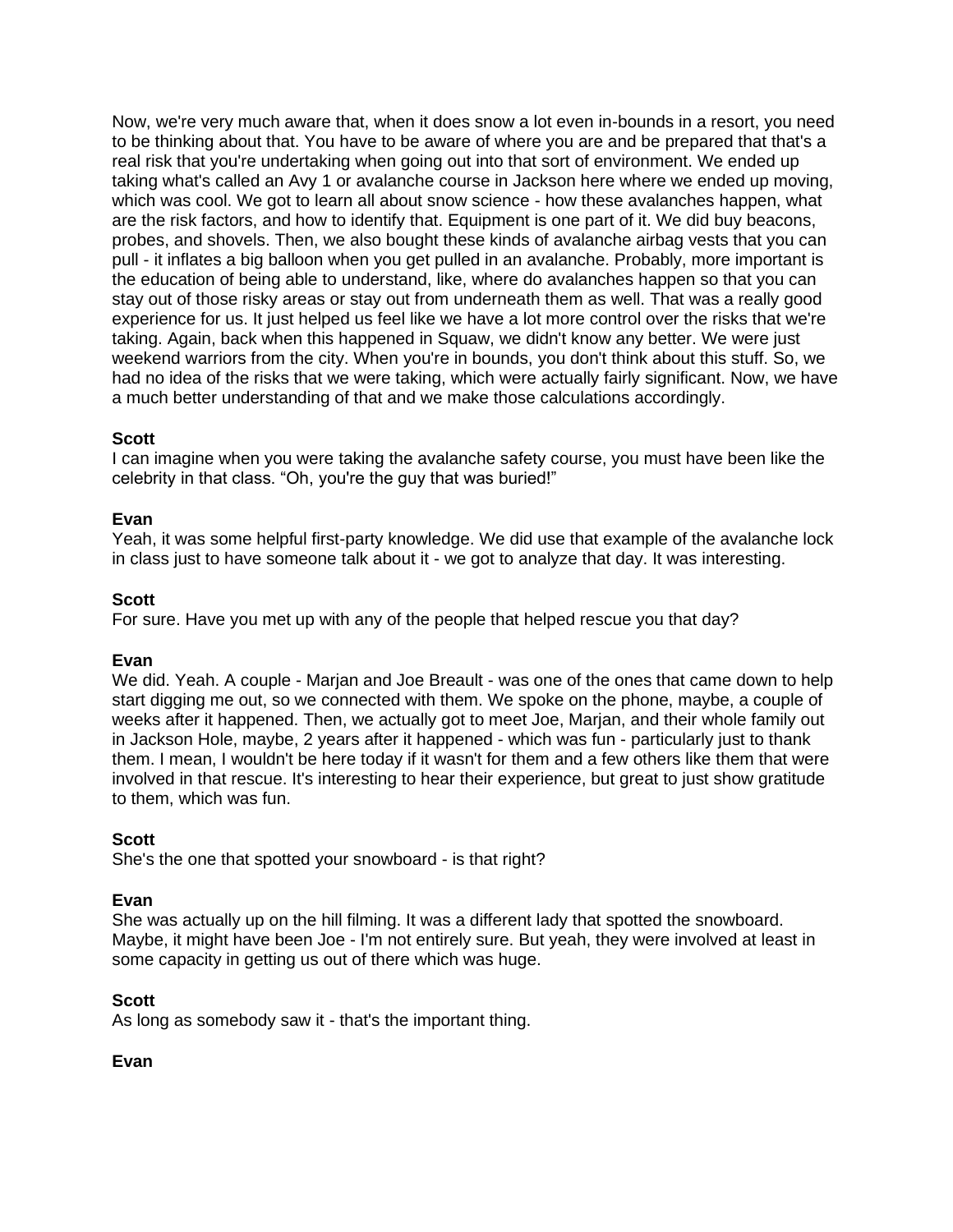Exactly. The craziest part was definitely that first initial instance when I came to rest after the kind of initial wave. It was just just a wild range of emotions from confusion, panic, and resignation to trying to do the best to stay alive. That part was just really interesting and scary.

### **Scott**

There's a reason why snowboarding falls into the category of Extreme Sports, and why it's probably not going to be on my bucket list. If you want to see the video that was shot as Evan was actually being dug out of the snow, I have that in the show notes at WhatWasThatLike.com/109. And I want to thank my booker, Fernanda, for helping make this episode possible by getting in touch with Evan to set up our conversation.

All right, now here's a little something I want to tell you. Just between you and me.

You're listening to me at the moment, but I know you listen to other podcasts. I know I sure do. Sometimes I can hardly keep up with the new episodes that are coming out for all the shows I subscribe to. And that's a good thing! We're all lucky to have such a big supply of content to listen to.

Well, I want to let you in on a little secret. For all those podcasts you listen to, the hosts of those shows would really love to hear from you. You might think that podcast hosts get buried in tons of emails and voice mails, but you'd probably be surprised. This is something that podcast hosts know, but now I'm letting you in on it. Because if you listen to an episode and it really sticks with you because it was so good, or it really made you think, or maybe because it made you cry – you can really make that host's day by letting them know.

And I'm saying that because it recently happened to me.

A lot of the time, when someone discovers this podcast for the first time, they'll listen to the current episode, then new listeners will often go and download all the past episodes. I see that all the time.

Well, one of the past episodes is called "Travis lost his son". Travis of course was the guest, and his 16 year old son Brandon had just recently lost his life to an asthma attack. Here's a brief clip, and this exchange is only about 5 minutes after the episode starts:

# **Scott**

Can you tell us a little bit about Brandon? Who was he as a person? Can you, kind of, just describe him?

# **Travis**

He was a very caring young man. He loved to smile and was always happy. He loved hanging out with other kids. His mom had a daycare where kids would just flock down.

# **Scott**

So, you get to interact with those kids a lot, then?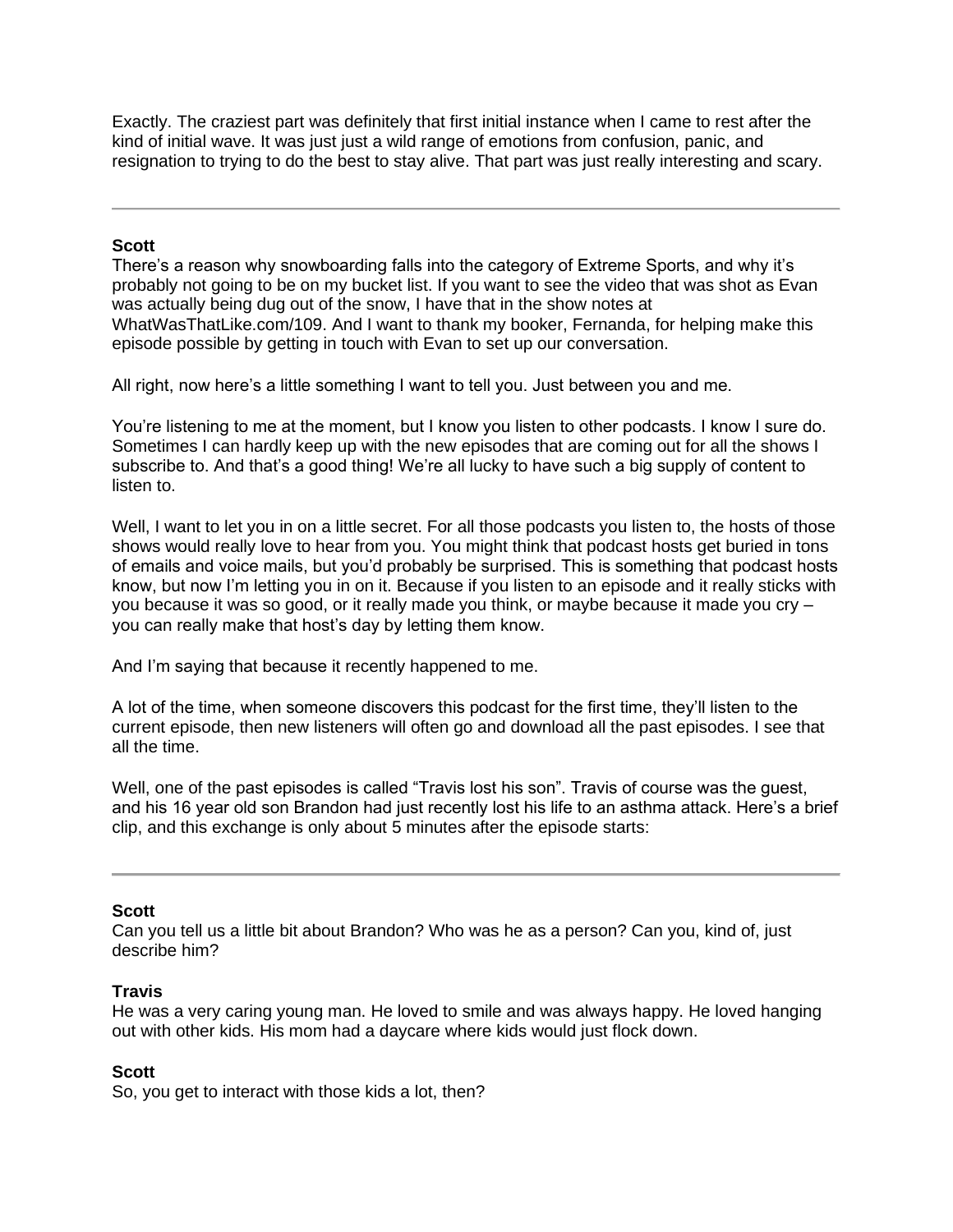### **Travis**

Right.

### **Scott**

If you haven't heard that one, I highly recommend it. It's one of the most memorable conversations I've had for this show. It's one you'll remember, especially if you're a parent.

Well. Chad, in Minnesota, is a parent. He recently discovered the podcast, and he listened to that episode with Travis. And he called the Podcast Voicemail Line, and he left me this message:

### **Chad**

Hey, Scott. This is Chad from Minnesota. I'm gonna try not to cry. I recently listened to your episode of Travis losing his son. I was listening to it while I was sitting in line at my son's school to pick him up. Man, that really killed me. I sat there ultimately weeping and hoping other people wouldn't see me. My son got in the car and noticed my red eyes and tears. He asked me what's the problem. I pulled over my car, got out, and hugged him for about 30 seconds. He was really confused. I didn't say anything to him other than "I just love you." He said, "Dad, you're being weird." All I said was "That's okay." That really got me in the field. I appreciate your show. I love it. I've been binging every episode since I found you a couple of weeks ago and it's fantastic. Just keep doing what you're doing.

### **Scott**

So I want to say thank you to Chad, for that really heartfelt voicemail message, and to Travis as well for being willing and vulnerable to share the story of how he lost Brandon.

You know, sometimes when I get interviewed by other podcasters or YouTubers about this show, one of the questions that I often get asked is, "Why do you do this podcast?" and my biggest reason is that voice mail you just heard. I've never met Chad in person; maybe we will meet someday, who knows. But we have a connection, because of this story that was so raw and real and it just touched a nerve with him and with me, and I know it had that effect on a lot of other people as well. And not just this episode, but lots of other ones too.

So when I hear from someone that my show has had that kind of effect… yeah, that's why I do this podcast.

If you ever have a comment about an episode, you're always welcome to call the Podcast Voicemail line. It's available 24/7 and it's always voice mail. The number is 727-386-9468.

Okay, that was just between me and you.

And before we get to the Listener Story, I wanted to let you know that the newest Raw Audio episode just went live. This is episode 24. These are real 911 calls and the story that goes with them. You can binge all 24 episodes, AND you can get all the new regular podcast episodes adfree by being a patron of the show for just \$5 a month. You can sign up at WhatWasThatLike.com/support.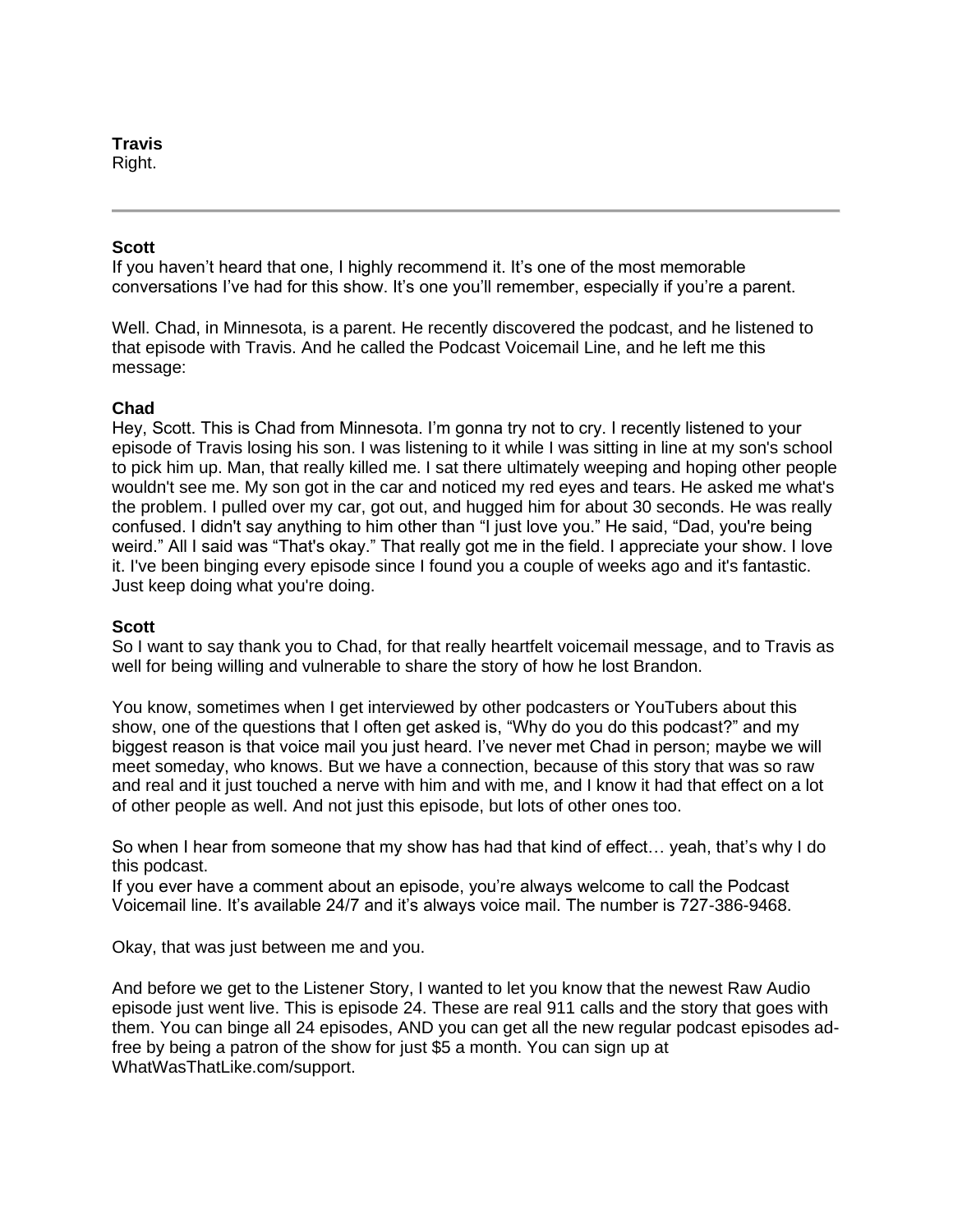In this new Raw Audio episode, an armed man with a long criminal record breaks into a family's home, and instructs the homeowner to call 911 –

# *(Raw Audio clip 1)*

*911 Operator Where is he at right now?*

*Man*

*He's standing right next to me in my hallway.*

### *911 Operator*

*Okay, are we still on speakerphone?*

*Man*

*We still are. He's right here.*

### **Scott**

Police confront an older woman with dementia, who is holding two knives –

# *(Raw Audio clip 2)*

*Police*

*DROP THE FUCKING KNIFE!! DROP THE KNIFE!! DO IT NOW!! HANDS ON THE GROUND! PUT 'EM ON THE GROUND! PUT IT DOWN NOW!*

### **Scott**

And a visitor at a theme park falls off a ride –

### *(Raw Audio clip 3)*

*911 Operator*

*Is the patient awake?*

### *Woman*

*We don't know. He's facedown. He has blood on his feet. We don't know. Someone said he was breathing, but I'm not sure.*

### *911 Operator*

*Alright. I have help on the way. Are you with him now?*

### *Woman*

*Thank you. Yeah, we're all here.*

**Scott**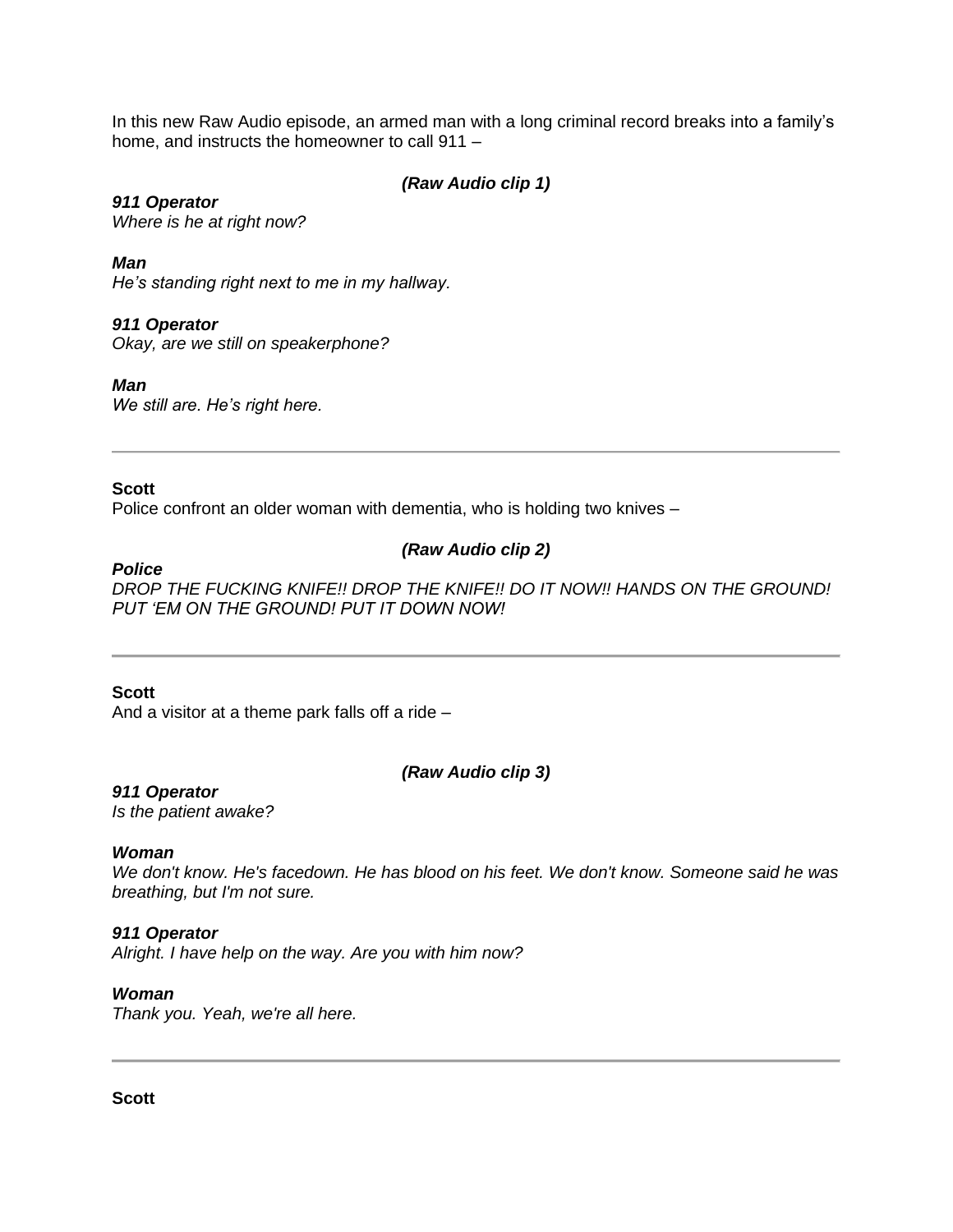So you can get all of those stories and all the other benefits at WhatWasThatLike.com/support.

And now, here we are at this week's Listener Story. If you're new to the show, we end every episode with a short story, like 3-5 minutes long, from a listener. If you have a story like that, you can call the Podcast Voicemail Line at 727-386-9468 anytime 24/7 or just contact me through the website, WhatWasThatLike.com.

This week's Listener Story involves another extreme sport – rock climbing! Yeah, I'm not planning to do that anytime soon either.

Stay safe, and I'll see you in two weeks.

(Listener Story)

Last year, I went out climbing with a friend - just her and I. I was going climbing with her and another friend - never just the 2 of us. She's been spacey. She warned me that she wanted to do a climb that had this hard part that I will potentially have to extend my rope to get through, especially if I fall away from the wall, dangling mid-air, and unable to reach the wall again. Well, that happened. I found myself with some gear on my harness 200 feet off the ground. I tried to figure it out. This was right in the middle of COVID quarantine, so I was about 20 pounds heavier than I usually am, hence why I fell off the climb. It was August, so I was in direct sunlight well above the tree line baking in the sun. I had no idea how to ascend my rope. I didn't have my phone on me because I didn't have pockets, naturally, but I did have my watch on. So, I paid attention to the passage of time and how long I was in my harness. I couldn't hear my belayer and she couldn't hear me. We were screaming each other's names the entire time but we couldn't hear each other because there was a sound barrier.

So, I was dangling for a long time before that was addressed. Until then, I was trying to set up a self-rescue system and I was, like, most of the way there, but I didn't have a way to capture my progress. So, when I took slack out of the climbing rope, I would just stand up and there was slack. I wasn't actually, like, making the rope tight where my new position on the climb was. I didn't know what I was doing. I was really just flying by the seat of my hands and making up a way to self-rescue myself out of this. A climber came up the route next to me. I was able to get his attention. He was trying to help me set up my rescue system. At that point, I've been dangling for over an hour in direct sunlight. My hip flexors were definitely starting to get damaged at that point. There's something called harness trauma that can kill you after 20 minutes of dangling on a harness. I had made it this far an hour and a half still trying to rescue myself.

I ultimately couldn't get myself to ascend the rope because I was just so busted from dangling in the sun. We had some other friends that were at the cliff that day that did have their phones on them. So, my belayer called them over and I was yelling to them. They were on the phone with my belayer, so they were able to communicate to lower me to the belay ledge where those other climbers were - which was only about 10 feet away from me - and I repelled down with that party.

So, I got to the ground safely after about 2 hours. My hip flexors were really, really messed up for 2 weeks after that. I couldn't climb. I couldn't work out. I was walking kind of funny. I could have died in a fraction of the time when I was dangling there. The weird part about this whole